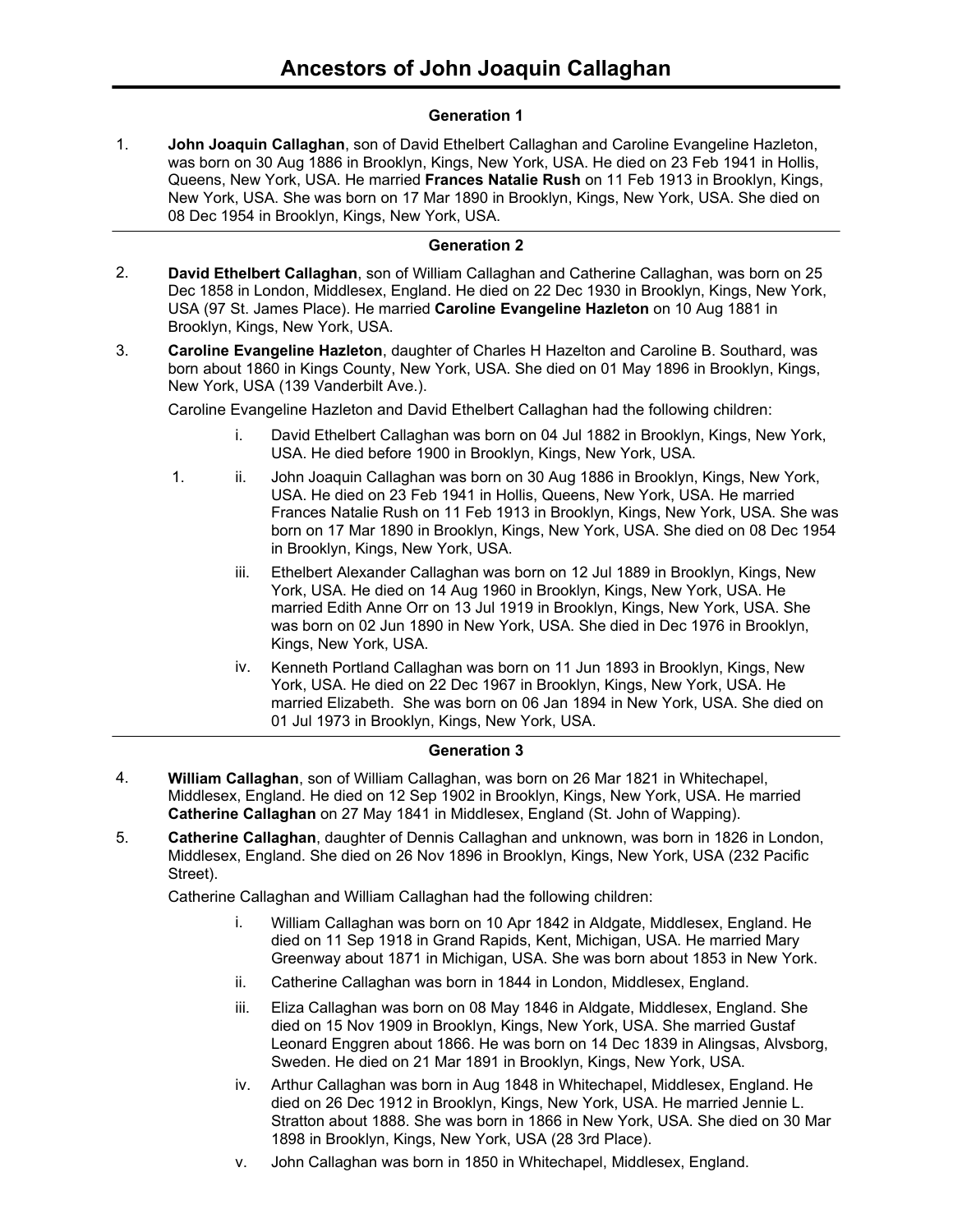- vi. Thomas Thornton Callaghan was born in Jul 1852 in London, Middlesex, England. He died on 21 Apr 1899 in Brooklyn, Kings, New York, USA. He married Mary L. Whiting on 28 Jun 1878 in Brooklyn, Kings, New York, USA. She was born in Mar 1856 in Boston, Middlesex, Massachusetts, USA. She died on 15 Sep 1926 in Brooklyn, Kings, New York, USA.
- vii. Emma Callaghan was born on 08 Jul 1856 in London, Middlesex, England. She died on 23 Aug 1930 in Richmond Hill, Queens, New York, USA (9439 Lefferts Blvd).
- 2. viii. David Ethelbert Callaghan was born on 25 Dec 1858 in London, Middlesex, England. He died on 22 Dec 1930 in Brooklyn, Kings, New York, USA (97 St. James Place). He married Caroline Evangeline Hazleton on 10 Aug 1881 in Brooklyn, Kings, New York, USA. She was born about 1860 in Kings County, New York, USA. She died on 01 May 1896 in Brooklyn, Kings, New York, USA (139 Vanderbilt Ave.). He married Mabel Sullivan about 1918 in New York, USA. She was born on 12 Mar 1884 in Ireland. She died on 19 Mar 1982 in Andover, Essex, Massachusetts, USA.
	- ix. George Pomeroy Callaghan was born in Nov 1861 in Suffield, Hartford, Connecticut, USA. He died on 10 Dec 1949 in Richmond Hill, Queens, New York, USA (9439 Lefferts Boulevard). He married Amelia Caroline Grautegein on 20 Mar 1886 in Brooklyn, Kings, New York, USA. She was born in Sep 1863 in Brooklyn, Kings, New York, USA. She died in Mar 1953.
- **Charles H Hazelton** was born about 1824 in Putnam County, New York, USA. He died on 15 Oct 1865 in Brooklyn, Kings, New York, USA. He married **Caroline B. Southard** on 28 Dec 1842 in Dutchess County, New York, USA (Reformed Dutch Church). 6.
- **Caroline B. Southard**, daughter of Richard Southard and Elizabeth Hasbrouck, was born about 1827 in Dutchess County, New York, USA. She died on 24 Nov 1882 in Brooklyn, Kings, New York, USA. 7.

Caroline B. Southard and Charles H Hazelton had the following children:

- i. Charles Hazleton was born about 1844 in Dutchess County, New York, USA. He died on 18 Feb 1891 in Kings, New York, USA.
- ii. George T Hazleton was born in Mar 1847 in Dutchess County, New York, USA. He died on 28 Aug 1907 in Kings, New York, USA. He married Winifred M Hedgger on 30 Mar 1876 in Kings, New York, USA. She was born in Aug 1857 in New York City, New York, USA. She died on 06 Jan 1916 in Brooklyn, Kings, New York, USA.
- iii. Agnes B. Hazleton was born in Jun 1849 in New York City, New York, USA. She married John B. Tre Denick on 14 Nov 1883 in Brooklyn, Kings, New York, USA (Union Congregational Church). He was born in Jun 1842 in New Jersey, USA. He died before 1920.
- iv. Francis Hazleton was born about 1851 in Dutchess County, New York, USA.
- v. Harriet Hazleton was born about 1854 in Dutchess County, New York, USA.
- vi. Isaac Balding Hazleton was born on 30 Mar 1858 in New York, USA. He died on 25 Jul 1858 in New York, USA.
- 3. vii. Caroline Evangeline Hazleton was born about 1860 in Kings County, New York, USA. She died on 01 May 1896 in Brooklyn, Kings, New York, USA (139 Vanderbilt Ave.). She married David Ethelbert Callaghan on 10 Aug 1881 in Brooklyn, Kings, New York, USA. He was born on 25 Dec 1858 in London, Middlesex, England. He died on 22 Dec 1930 in Brooklyn, Kings, New York, USA (97 St. James Place).

## **Generation 4**

# 8. **William Callaghan** was born about 1801.

William Callaghan had the following child:

4. i. William Callaghan was born on 26 Mar 1821 in Whitechapel, Middlesex, England. He died on 12 Sep 1902 in Brooklyn, Kings, New York, USA. He married Catherine Callaghan on 27 May 1841 in Middlesex, England (St. John of Wapping). She was born in 1826 in London, Middlesex, England. She died on 26 Nov 1896 in Brooklyn,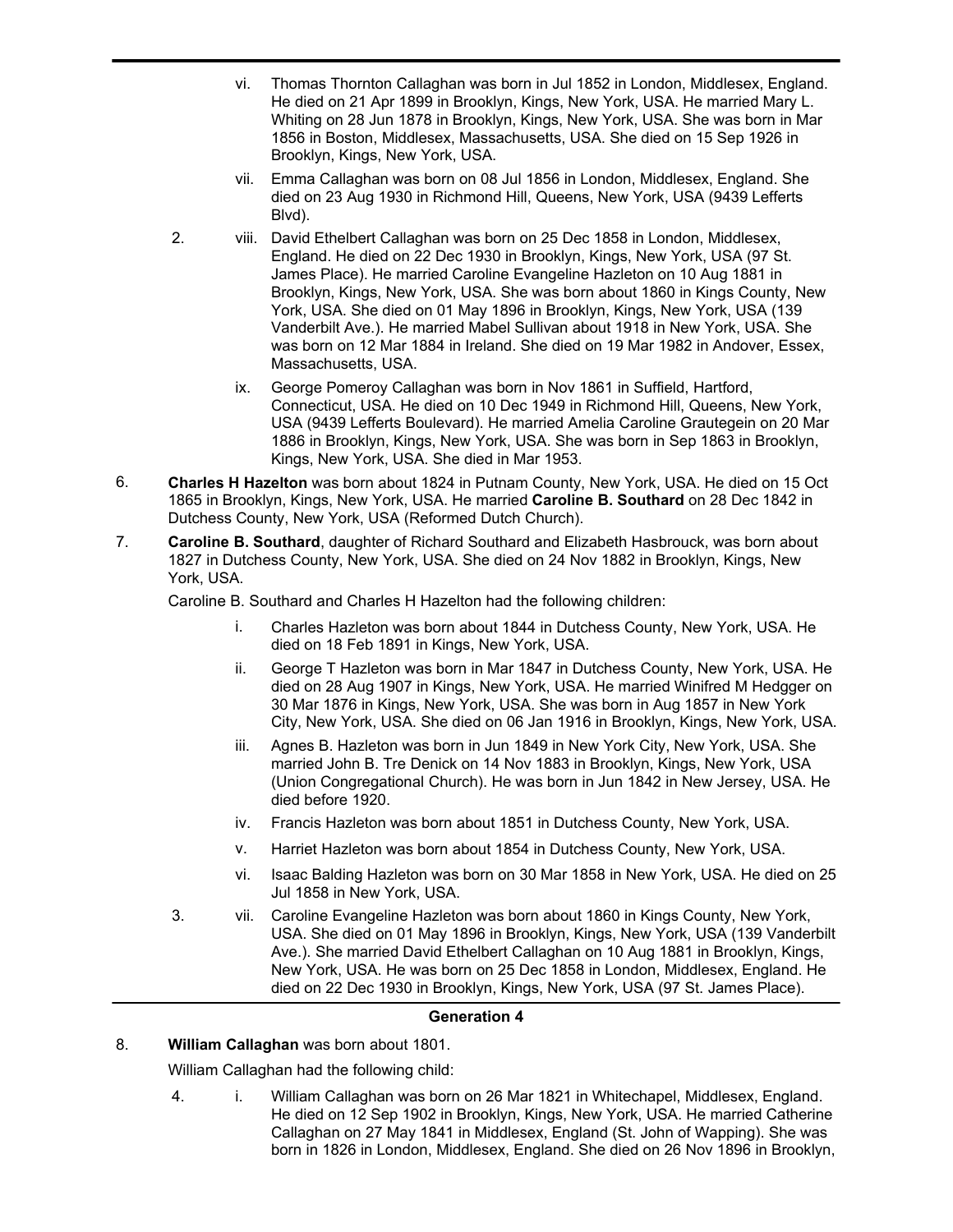born in 1826 in London, Middlesex, England. She died on 26 Nov 1896 in Brooklyn, Kings, New York, USA (232 Pacific Street).

- 10. **Dennis Callaghan** was born about 1806. He married **Unknown**.
- 11. **Unknown** was born about 1806 in Wales.

unknown and Dennis Callaghan had the following child:

- 5. i. Catherine Callaghan was born in 1826 in London, Middlesex, England. She died on 26 Nov 1896 in Brooklyn, Kings, New York, USA (232 Pacific Street). She married William Callaghan on 27 May 1841 in Middlesex, England (St. John of Wapping). He was born on 26 Mar 1821 in Whitechapel, Middlesex, England. He died on 12 Sep 1902 in Brooklyn, Kings, New York, USA.
- **Richard Southard**, son of Richard Southard II, was born about 1794 in New York. He died about 1834. He married **Elizabeth Hasbrouck** on 02 Feb 1826 in Hopewell Junction, Dutchess, New York. 14.
- **Elizabeth Hasbrouck**, daughter of Benjamin Hasbrouck and Rachel Storm, was born on 27 Sep 1796 in Fishkill, Dutchess, New York, USA. She died on 12 May 1872 in Brooklyn, Kings, New York, USA. 15.

Elizabeth Hasbrouck and Richard Southard had the following children:

- 7. i. Caroline B. Southard was born about 1827 in Dutchess County, New York, USA. She died on 24 Nov 1882 in Brooklyn, Kings, New York, USA. She married Charles H Hazelton on 28 Dec 1842 in Dutchess County, New York, USA (Reformed Dutch Church). He was born about 1824 in Putnam County, New York, USA. He died on 15 Oct 1865 in Brooklyn, Kings, New York, USA.
	- ii. Sarah Southard was born about 1830 in New York.
	- iii. Harriet Southard was born about 1832 in New York.

## **Generation 5**

28. **Richard Southard II**, son of Richard Southard I, was born about 1774.

Richard Southard II had the following child:

- 14. i. Richard Southard was born about 1794 in New York. He died about 1834. He married Elizabeth Hasbrouck on 02 Feb 1826 in Hopewell Junction, Dutchess, New York. She was born on 27 Sep 1796 in Fishkill, Dutchess, New York, USA. She died on 12 May 1872 in Brooklyn, Kings, New York, USA.
- **Benjamin Hasbrouck**, son of Francis Hasbrouck and Elizabeth Swartwout, was born on 13 Nov 1768 in Hopewell Junction, Dutchess, New York. He died on 16 Dec 1841 in Hopewell Junction, Dutchess, New York. He married **Rachel Storm** on 05 Jul 1788 in Hopewell Junction, Dutchess, New York. 30.
- **Rachel Storm**, daughter of Isaac Storm and Elizabeth Losee, was born on 01 Jan 1770 in Fishkill, Dutchess, New York, USA. She died on 31 Aug 1842 in Hopewell, Dutchess, New York. 31.

Rachel Storm and Benjamin Hasbrouck had the following children:

- i. Sarah Hasbrouck was born on 19 Jul 1791 in Hopewell Junction, Dutchess, New York.
- ii. Catherine Storm Hasbrouck was born on 12 Dec 1793 in Fishkill, Dutchess, New York, USA. She died on 11 Sep 1871 in Porter, Indiana, USA. She married John Conklin Bull on 26 Dec 1812 in Hopewell Junction, Dutchess, New York. He was born on 11 Mar 1788 in Fishkill, Dutchess, New York, USA. He died on 09 May 1871 in Liberty, Porter, Indiana, USA.
- 15. iii. Elizabeth Hasbrouck was born on 27 Sep 1796 in Fishkill, Dutchess, New York, USA. She died on 12 May 1872 in Brooklyn, Kings, New York, USA. She married Richard Southard on 02 Feb 1826 in Hopewell Junction, Dutchess, New York. He was born about 1794 in New York. He died about 1834. She married Gershom Bowne on 20 Dec 1814 in Hopewell Junction, Dutchess, New York. He was born on 10 Sep 1789. He died on 09 Jan 1825. She married Isaac J. Balding on 20 Dec 1854 in Dutchess County, New York, USA. He was born about 1784 in New York. He died before 1872 in New York.
	- iv. Isaac Hasbrouck was born on 27 Sep 1803 in Fishkill, Dutchess, New York, USA.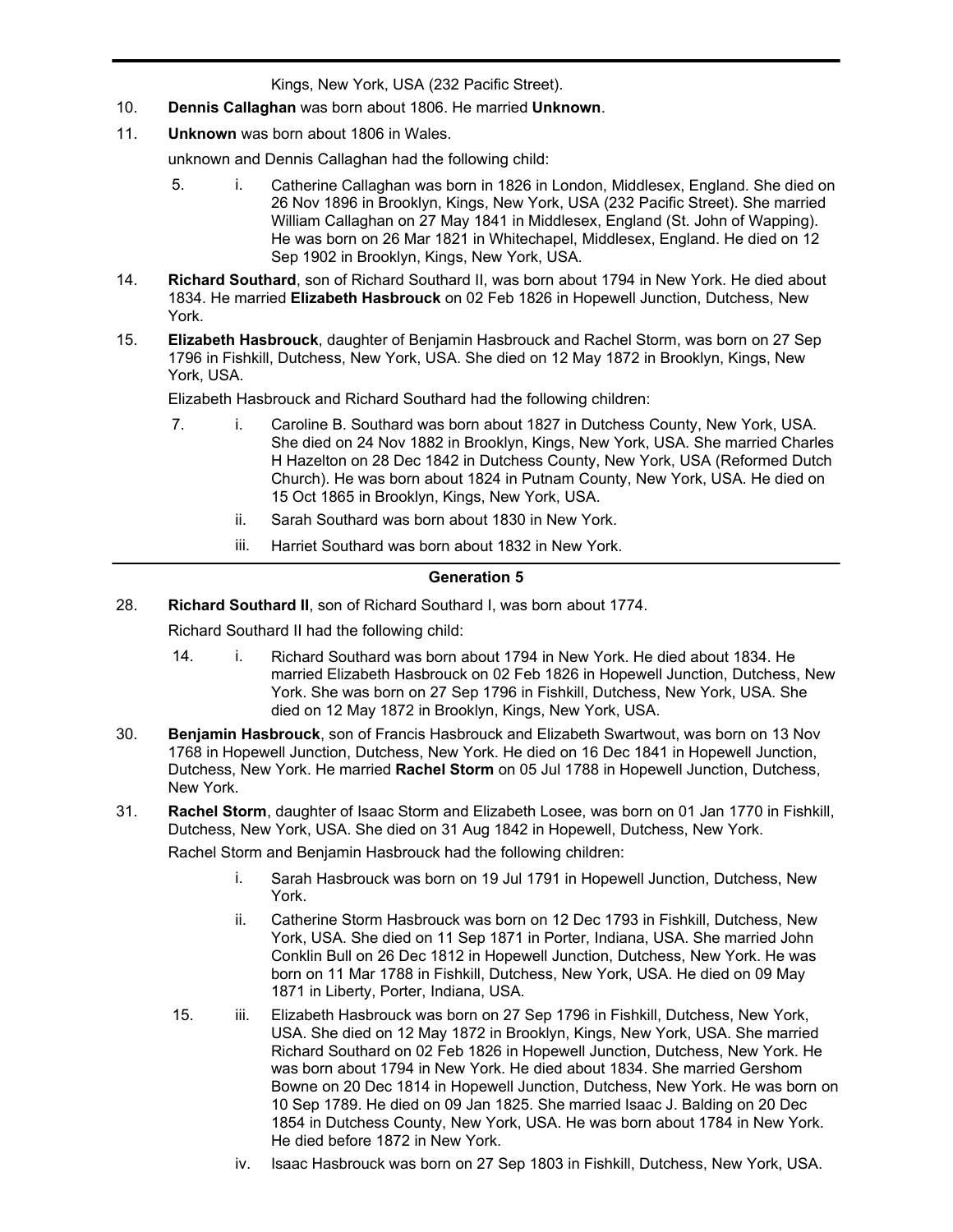iv. Isaac Hasbrouck was born on 27 Sep 1803 in Fishkill, Dutchess, New York, USA. He married Maria Hoogland on 18 Dec 1825 in Fishkill, Dutchess, New York, USA. She was born on 30 Sep 1800 in Fishkill, Dutchess, New York, USA.

#### **Generation 6**

56. **Richard Southard I** was born about 1750.

Richard Southard I had the following child:

28. i. Richard Southard II was born about 1774.

- **Francis Hasbrouck**, son of Benjamin Hasbrouck and Janetje de Lange, was born on 16 May 1745 in Hopewell, Dutchess, New York. He died on 09 Jan 1789 in Fishkill, Dutchess, New York, USA. He married **Elizabeth Swartwout** in 1765 in Fishkill, Dutchess, New York, USA. 60.
- **Elizabeth Swartwout**, daughter of Rudolphus Adolphus Swartwout and Gerrardina Abrahmse Brinckerhoff, was born on 04 Dec 1752 in Rombout, Dutchess, New York. She died on 11 Nov 1841 in Fishkill, Dutchess, New York, USA. 61.

Elizabeth Swartwout and Francis Hasbrouck had the following children:

- 30. i. Benjamin Hasbrouck was born on 13 Nov 1768 in Hopewell Junction, Dutchess, New York. He died on 16 Dec 1841 in Hopewell Junction, Dutchess, New York. He married Rachel Storm on 05 Jul 1788 in Hopewell Junction, Dutchess, New York. She was born on 01 Jan 1770 in Fishkill, Dutchess, New York, USA. She died on 31 Aug 1842 in Hopewell, Dutchess, New York.
	- ii. Abraham Hasbrouck was born on 19 Dec 1770 in Hopewell, Dutchess, New York, United States. He died on 17 Jan 1798 in Fishkill, Dutchess, New York, USA.
	- iii. Gilbert Hasbrouck was born on 06 Oct 1782 in Hopewell, Dutchess, New York, USA. He died on 15 Apr 1798.
	- iv. James Hasbrouck was born on 01 Sep 1787 in Hopewell Junction, Dutchess, New York. He died on 20 Apr 1794.
- **Isaac Storm**, son of Thomas Storm and Annatje Meijyer, was born on 21 Apr 1741 in Philipsburg, Westchester, New York. He died on 13 May 1813 in Hopewell Junction, Dutchess, New York. He married **Elizabeth Losee** on 01 Jan 1766 in Hopewell Junction, Dutchess, New York. 62.
- **Elizabeth Losee**, daughter of Lawrence Losee and Anna Dorland, was born on 06 Oct 1745 in Fishkill, Dutchess, New York, USA. She died on 31 Jan 1816 in Hopewell Junction, Dutchess, New York. 63.

Elizabeth Losee and Isaac Storm had the following children:

- i. Thomas I. Storm was born in 1766 in Fishkill, Dutchess, New York, USA. He died on 29 Jan 1847 in Fishkill, Dutchess, New York, USA. He married Dianah Adriance on 09 Nov 1788 in Fishkill, Dutchess, New York, USA. She was born on 09 Nov 1773 in Hopewell Junction, Dutchess, New York. She died on 31 May 1825 in Hopewell, Dutchess, New York.
- ii. Catharina Storm was born on 02 Dec 1768 in Fishkill, Dutchess, New York, USA.
- 31. iii. Rachel Storm was born on 01 Jan 1770 in Fishkill, Dutchess, New York, USA. She died on 31 Aug 1842 in Hopewell, Dutchess, New York. She married Benjamin Hasbrouck on 05 Jul 1788 in Hopewell Junction, Dutchess, New York. He was born on 13 Nov 1768 in Hopewell Junction, Dutchess, New York. He died on 16 Dec 1841 in Hopewell Junction, Dutchess, New York.
	- iv. Abraham Losee Storm was born on 01 Oct 1772 in Fishkill, Dutchess, New York, USA. He died on 25 Nov 1850 in Stormville, Dutchess, New York, USA. He married Sarah Vincent on 27 Jan 1796 in Hopewell Junction, Dutchess, New York. She was born on 21 Sep 1773 in Pleasant Valley, Dutchess, New York, USA. She died on 05 Oct 1856 in Stormville, Dutchess, New York, USA.
	- v. Isaac Storm was born in 1775 in Fishkill, Dutchess, New York, USA. He died on 20 Mar 1838 in Hopewell, Dutchess, New York. He married Ida Adriance on 13 Dec 1797 in Dutchess County, New York, USA. She was born on 22 Jan 1779 in Hopewell, Dutchess, New York. She died on 05 Mar 1859 in Stormville, Dutchess, New York, USA.
	- vi. Maria Storm was born on 07 Feb 1777 in Fishkill, Dutchess, New York, USA. She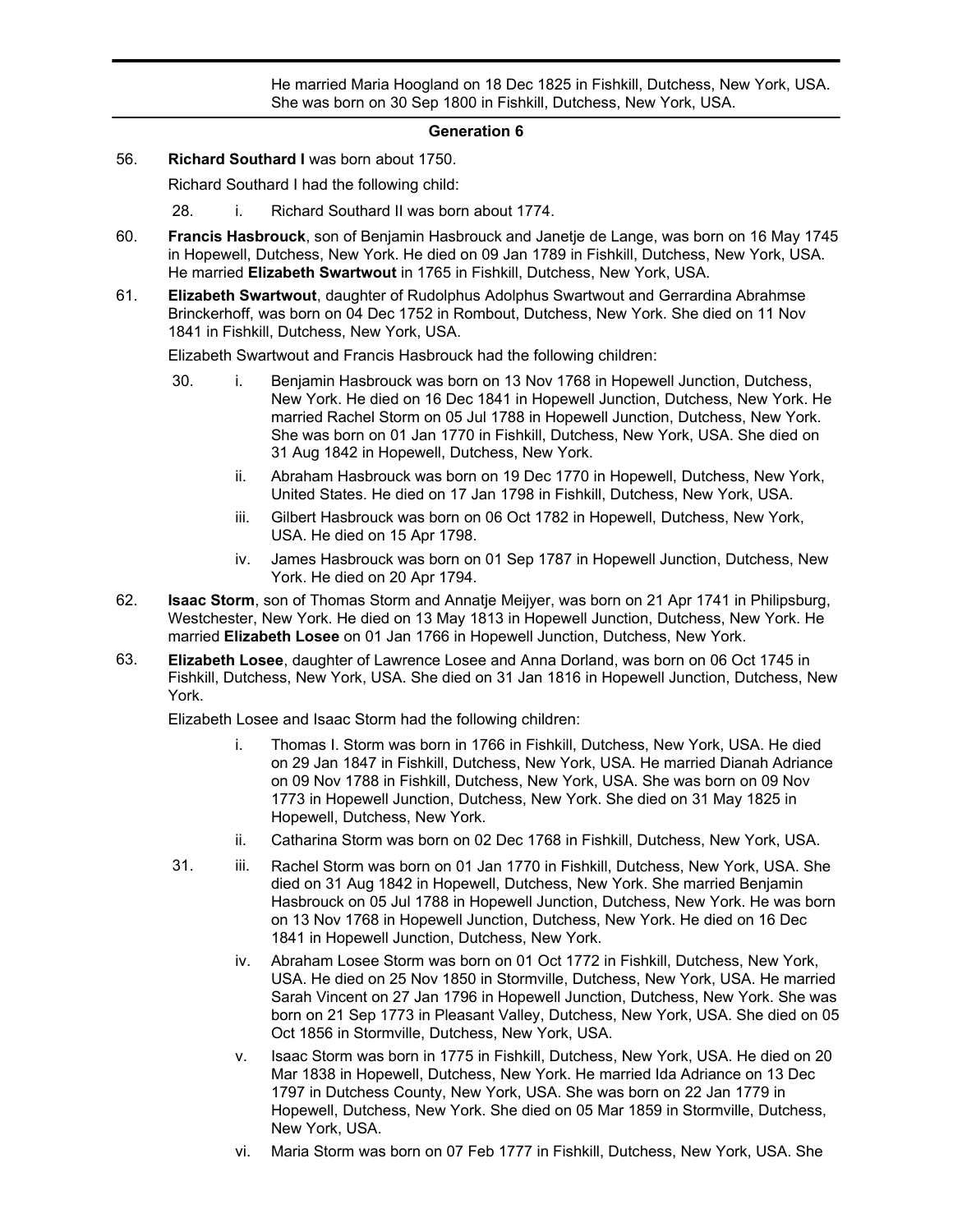died in 1860 in New York.

vii. Elizabeth Storm was born on 11 Dec 1779 in Fishkill, Dutchess, New York, USA. She died on 15 Apr 1861 in Mount Pleasant, Westchester, New York, USA. She married Joseph Conklin Cooper on 06 Sep 1795 in New York. He was born on 12 Oct 1778 in Glenham, Dutchess, New York, USA. He died on 14 Jun 1856 in Mount Pleasant, Westchester, New York, USA.

vi. Maria Storm was born on 07 Feb 1777 in Fishkill, Dutchess, New York, USA. She

viii. Jacob Storm was born on 10 Nov 1782 in Fishkill, Dutchess, New York, USA. He died on 11 Aug 1865 in Hopewell, Dutchess, New York. He married Dianah Brinckerhoff in 1806 in Hopewell, Dutchess, New York. She was born about 1785 in New York. She died on 01 Nov 1817 in Fishkill, Dutchess, New York, USA.

## **Generation 7**

- **Benjamin Hasbrouck**, son of Abraham Hasbrouck and Maria Deyo, was born on 31 May 1696 in New Paltz, Ulster, New York, USA. He died on 21 Feb 1763 in Rombout, Dutchess, New York. He married **Janetje de Lange** on 13 Feb 1737 in Fishkill, Dutchess, New York, USA. 120.
- **Janetje de Lange**, daughter of Frans de Lange and Maritje van Schaick, was born on 27 Feb 1715 in Kingston, Ulster, New York, USA. She died on 02 Dec 1787 in Rombout, Dutchess, New York. 121.

Janetje de Lange and Benjamin Hasbrouck had the following children:

- i. Marytje Hasbrouck was born on 21 Jun 1738 in Fishkill, Dutchess, New York, USA. She died in 1772. She married John Halstead on 07 Mar 1747 in Rumbout, Dutchess, New York (Rumbout Presbyterian Church). He was born about 1728 in Dutchess County, New York, USA. He died on 13 Jul 1792 in Fishkill, Dutchess, New York, USA.
- ii. Daniel Hasbrouck was born on 14 Aug 1740 in Fishkill, Dutchess, New York, USA. He died on 15 Jun 1788 in Hopewell Junction, Dutchess, New York. He married Deintes van Vlecken on 08 Oct 1767 in Fishkill, Dutchess, New York, USA. She was born in 1749 in Dutchess, New York. She died on 05 Mar 1827 in Dutchess, New York.
- iii. Heyltje Hasbrouck was born on 08 Apr 1743 in Fishkill, Dutchess, New York, USA. She died on 16 May 1816 in Hillsdale, Columbia, New York. She married Nathaniel Elderkin House on 16 Jan 1766 in Fishkill, Dutchess, New York, USA. He was born in 1743 in Fishkill, Dutchess, New York, USA. He died on 01 Aug 1824 in Fishkill, Dutchess, New York, USA.
- 60. iv. Francis Hasbrouck was born on 16 May 1745 in Hopewell, Dutchess, New York. He died on 09 Jan 1789 in Fishkill, Dutchess, New York, USA. He married Elizabeth Swartwout in 1765 in Fishkill, Dutchess, New York, USA. She was born on 04 Dec 1752 in Rombout, Dutchess, New York. She died on 11 Nov 1841 in Fishkill, Dutchess, New York, USA.
	- v. Abraham Hasbrouck was born on 19 Dec 1746. He died in 1838 in Louisville, Jefferson, Kentucky, USA. He married Mary Horton.
	- vi. Benjamin Hasbrouck was born on 19 Sep 1747 in Hopewell Junction, Dutchess, New York. He died on 16 Dec 1841 in Hopewell Junction, Dutchess, New York.
	- vii. Jacob Hasbrouck was born on 25 Aug 1759 in Fishkill, Dutchess, New York, USA. He died on 07 May 1808 in Dutchess, New York. He married Dirkje Fosburgh on 07 Mar 1779. She was born on 17 Dec 1761. She died on 09 May 1800.
- **Rudolphus Adolphus Swartwout**, son of Jacobus Swartwout and Gieletjen Nieuwkirk, was born on 06 May 1724 in Fishkill, Dutchess, New York, USA. He died on 10 Feb 1783 in Rombout, Dutchess, New York. He married **Gerrardina Abrahmse Brinckerhoff** on 01 Oct 1749 in Fishkill, Dutchess, New York, USA. 122.
- **Gerrardina Abrahmse Brinckerhoff**, daughter of Abraham Brinckerhoff and Femmetje Remsen, was born on 21 Jan 1733 in Fishkill, Dutchess, New York, USA. She died on 14 Apr 1762. 123. Gerrardina Abrahmse Brinckerhoff and Rudolphus Adolphus Swartwout had the following children:
	- i. Aaltje Swartwout was born in 1750 in Rombout, Dutchess, New York, United States. She died on 20 Mar 1841.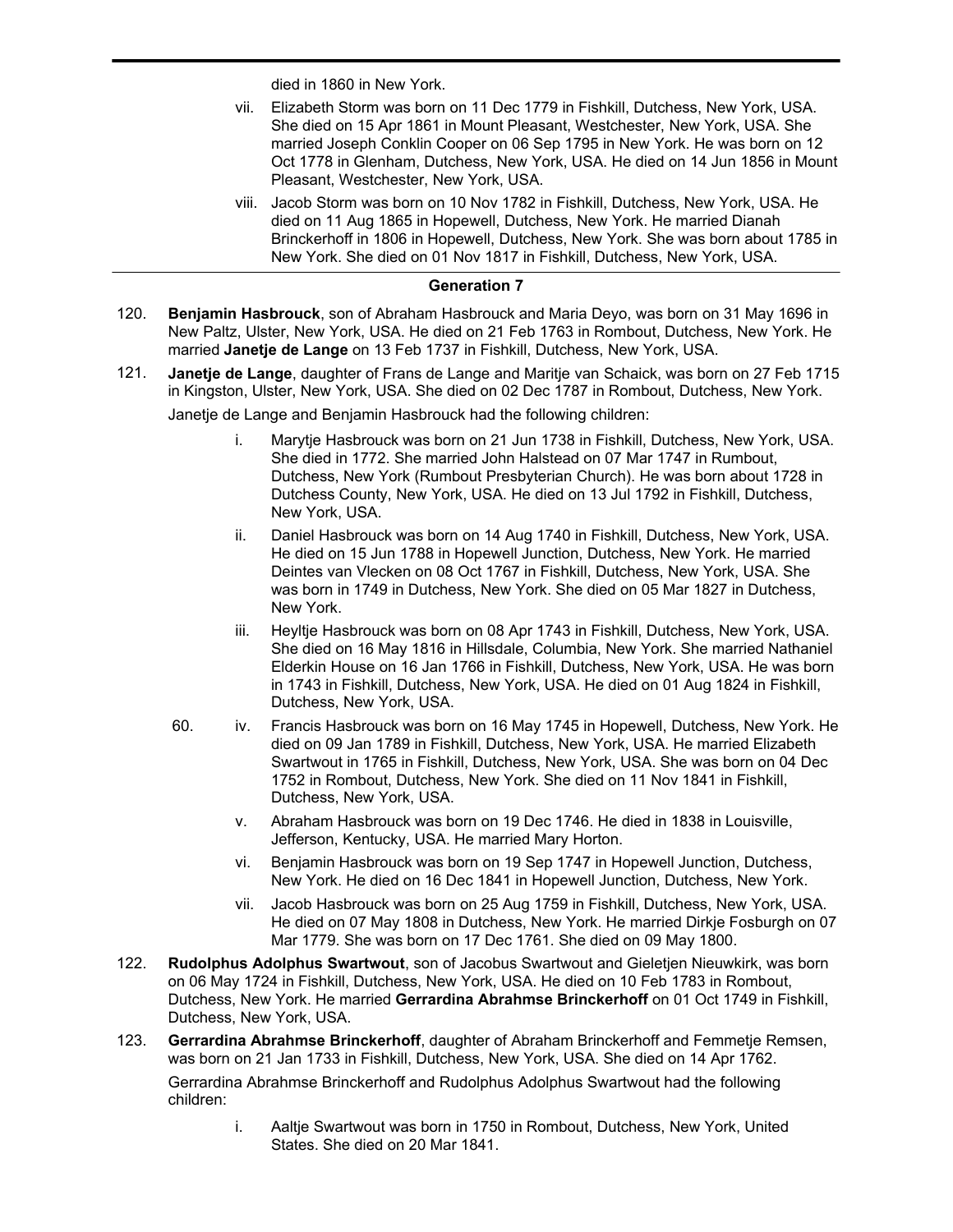- ii. Jacobus Swartwout was born on 08 Aug 1750 in Hopewell, Dutchess, New York. He died on 03 Sep 1819 in Wilton, Saratoga, New York.
- 61. iii. Elizabeth Swartwout was born on 04 Dec 1752 in Rombout, Dutchess, New York. She died on 11 Nov 1841 in Fishkill, Dutchess, New York, USA. She married Francis Hasbrouck in 1765 in Fishkill, Dutchess, New York, USA. He was born on 16 May 1745 in Hopewell, Dutchess, New York. He died on 09 Jan 1789 in Fishkill, Dutchess, New York, USA.
	- iv. Gieletjen Swartwout was born in 1757. She died on 24 Jun 1832.
	- v. Hilletje Swartout was born on 02 May 1757 in Hopewell, Dutchess, New York. She died in 1832.
	- vi. Johannes Swartout was born in 1758.
- **Thomas Storm**, son of Gregoris Storm and Engeltje van Dyck, was born in 1697 in North Tarrytown, Westchester, New York, USA (now Sleepy Hollow). He died on 28 Dec 1769 in North Tarrytown, Westchester, New York, USA (now Sleepy Hollow). He married **Annatje Meijyer** about 1738 in New York. 124.
- **Annatje Meijyer**, daughter of Adolph Meijyer, was born in 1698 in Harlem, New York. She died in Philipsburg Manor, Westchester, New York. 125.

Annatje Meijyer and Thomas Storm had the following child:

- 62. i. Isaac Storm was born on 21 Apr 1741 in Philipsburg, Westchester, New York. He died on 13 May 1813 in Hopewell Junction, Dutchess, New York. He married Elizabeth Losee on 01 Jan 1766 in Hopewell Junction, Dutchess, New York. She was born on 06 Oct 1745 in Fishkill, Dutchess, New York, USA. She died on 31 Jan 1816 in Hopewell Junction, Dutchess, New York.
- **Lawrence Losee**, son of Simon Pieter Losee and Margrietje Laurens Koeck, was born in 1716 in New York. He died in 1763 in Dutchess County, New York, USA. He married **Anna Dorland**. 126.
- **Anna Dorland**, daughter of John Dorland and Mary Bedell, was born on 23 Aug 1717 in New York. She died in Feb 1766 in Fishkill, Dutchess, New York, USA. 127.

Anna Dorland and Lawrence Losee had the following child:

63. i. Elizabeth Losee was born on 06 Oct 1745 in Fishkill, Dutchess, New York, USA. She died on 31 Jan 1816 in Hopewell Junction, Dutchess, New York. She married Isaac Storm on 01 Jan 1766 in Hopewell Junction, Dutchess, New York. He was born on 21 Apr 1741 in Philipsburg, Westchester, New York. He died on 13 May 1813 in Hopewell Junction, Dutchess, New York.

## **Generation 8**

- **Abraham Hasbrouck**, son of Jean Hasbrouck and Ester, was born in 1650 in Calais, Pas De Calais, France. He died on 17 Mar 1717 in New Paltz, Ulster, New York. He married **Maria Deyo** on 17 Nov 1675 in Hurley, Ulster, New York. 240.
- **Maria Deyo**, daughter of Christian Deyo and Jeanne Verbeau, was born on 08 Jan 1663 in Mutterstadt, Rhineland-Palatinate, Germany. She died on 27 Apr 1741 in New Paltz, Ulster, New York, USA. 241.

Maria Deyo and Abraham Hasbrouck had the following children:

- Rachel Hasbrouck was born on 12 May 1680 in New Paltz, Ulster, New York, USA. She died on 27 Nov 1714 in New Paltz, Ulster, New York, USA. She married Louis DuBois Jr on 19 Jan 1701 in Kingston, Ulster, New York, USA. He was born on 23 Mar 1677 in Hurley, Ulster, New York, USA. He died in 1749.
- ii. Joseph Hasbrouck was born on 28 Jan 1683 in New Paltz, Ulster, New York, USA. He died on 28 Jan 1723 in Guilford, Ulster, New York. He married Ellsje Schoonmaker on 27 Oct 1706 in Kingston, Ulster, New York, USA. She was born on 24 Nov 1685 in Kingston, Ulster, New York, USA. She died on 27 Jul 1706 in Ulster County, New York.
- iii. Solomon Hasbrouck was born on 17 Oct 1686. He died on 03 May 1753. He married Sarah van Wagenen.
- iv. Jonas Hasbrouck was born on 16 Oct 1689 in New Paltz, Ulster, New York, USA. He died in Oct 1691 in New Paltz, Ulster, New York, USA.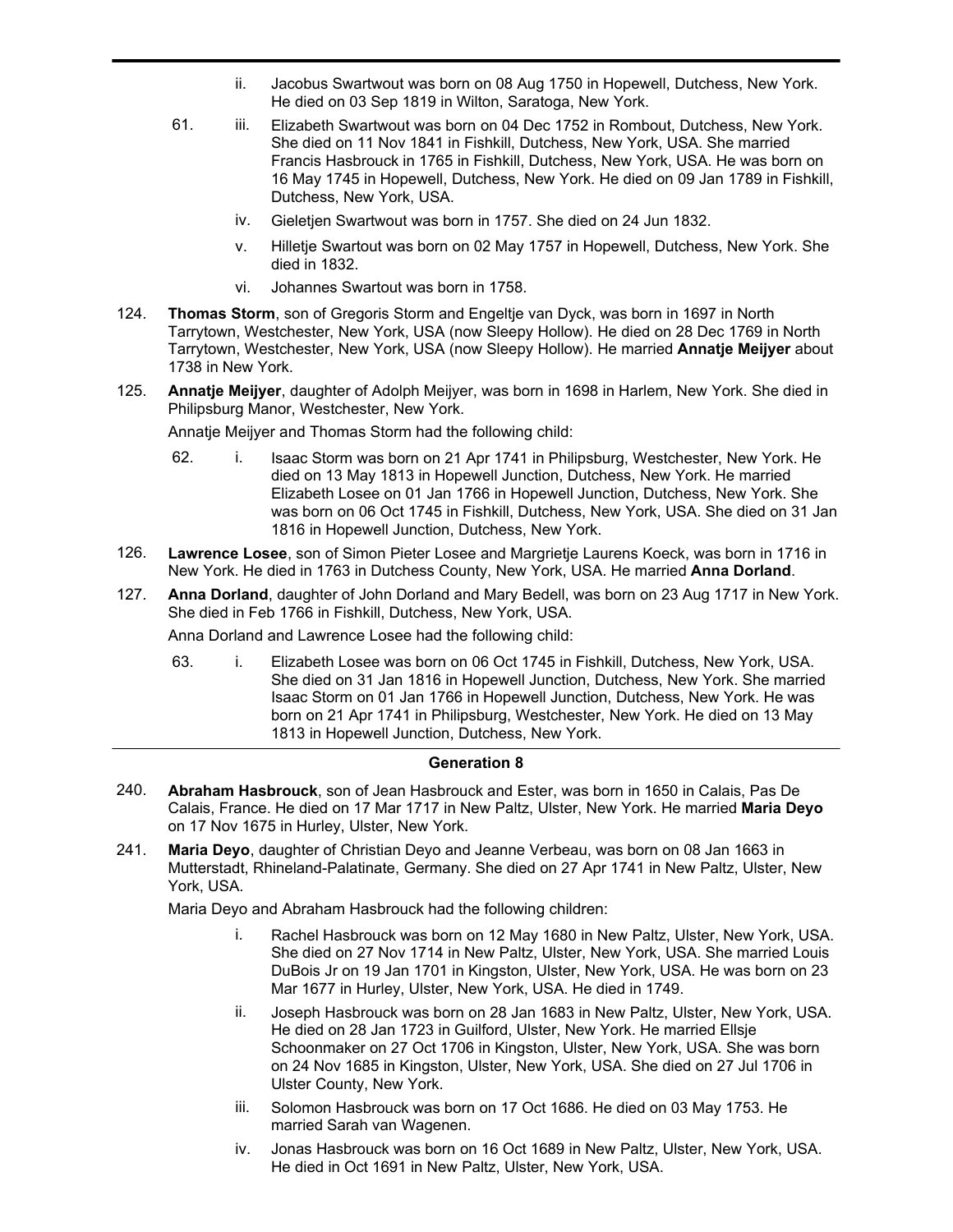- v. Daniel Hasbrouck was born on 23 Jun 1693 in New Paltz, Ulster, New York, USA. He died on 25 Jan 1759 in Ulster, Ulster, New York. He married Wyntje Deyo on 02 Apr 1734 in New Paltz, Ulster, New York, USA. She was born on 24 Jan 1707 in Kingston, Ulster, New York, USA. She died on 30 Oct 1787 in Kingston, Ulster, New York, USA.
- 120. vi. Benjamin Hasbrouck was born on 31 May 1696 in New Paltz, Ulster, New York, USA. He died on 21 Feb 1763 in Rombout, Dutchess, New York. He married Janetje de Lange on 13 Feb 1737 in Fishkill, Dutchess, New York, USA. She was born on 27 Feb 1715 in Kingston, Ulster, New York, USA. She died on 02 Dec 1787 in Rombout, Dutchess, New York.
- **Frans de Lange**, son of Arrie Franssen de Lange and Rachel Jansen Pier, was born on 24 Apr 1681 in Esopus, Ulster, New York, USA. He died on 29 May 1755 in Beekman, Dutchess, New York, USA. He married **Maritje van Schaick**. 242.
- **Maritje van Schaick**, daughter of Iden van Schaick and Isabel Bloetgoet, was born in 1682 in Kingston, Ulster, New York, USA. She died in 1757 in Beekman, Dutchess, New York, USA. 243.

Maritje van Schaick and Frans de Lange had the following child:

- 121. i. Janetje de Lange was born on 27 Feb 1715 in Kingston, Ulster, New York, USA. She died on 02 Dec 1787 in Rombout, Dutchess, New York. She married Benjamin Hasbrouck on 13 Feb 1737 in Fishkill, Dutchess, New York, USA. He was born on 31 May 1696 in New Paltz, Ulster, New York, USA. He died on 21 Feb 1763 in Rombout, Dutchess, New York.
- **Jacobus Swartwout** was born on 12 Feb 1698. He died on 03 Apr 1749. He married **Gieletjen Nieuwkirk**. 244.
- **Gieletjen Nieuwkirk**, daughter of Cornelis Gerretse van Nieuwkirk and Jannetje Jansz Kunst, was born on 05 Nov 1691 in Kingston, Ulster, New York, USA. She died on 13 Jun 1749 in Kingston, Ulster, New York, USA. 245.

Gieletjen Nieuwkirk and Jacobus Swartwout had the following child:

- 122. i. Rudolphus Adolphus Swartwout was born on 06 May 1724 in Fishkill, Dutchess, New York, USA. He died on 10 Feb 1783 in Rombout, Dutchess, New York. He married Gerrardina Abrahmse Brinckerhoff on 01 Oct 1749 in Fishkill, Dutchess, New York, USA. She was born on 21 Jan 1733 in Fishkill, Dutchess, New York, USA. She died on 14 Apr 1762.
- **Abraham Brinckerhoff** was born in 1701 in New York. He died on 11 Jul 1738 in New York. He married **Femmetje Remsen**. 246.
- 247. **Femmetje Remsen** was born on 25 Oct 1703 in New York. She died on 06 Feb 1771 in New York. Femmetje Remsen and Abraham Brinckerhoff had the following child:
	- 123. i. Gerrardina Abrahmse Brinckerhoff was born on 21 Jan 1733 in Fishkill, Dutchess, New York, USA. She died on 14 Apr 1762. She married Rudolphus Adolphus Swartwout on 01 Oct 1749 in Fishkill, Dutchess, New York, USA. He was born on 06 May 1724 in Fishkill, Dutchess, New York, USA. He died on 10 Feb 1783 in Rombout, Dutchess, New York.
- **Gregoris Storm**, son of Dirck Storm and Maria Pieterse van Montfoort, was born in 1656 in Den Bosch, North Brabant, Netherlands. He died on 06 Nov 1711 in Philipsburg Manor, Westchester, New York. He married **Engeltje van Dyck** in 1681 in Philipsburg Manor, Westchester, New York. 248.
- **Engeltje van Dyck**, daughter of Thomas Janse van Dyck, was born in 1656 in Long Island, New York. She died in 1713 in Philipsburg Manor, Westchester, New York. 249.

Engeltje van Dyck and Gregoris Storm had the following children:

- i. Maritje Storm was born in 1693 in Tarrytown, Westchester, New York, USA. She died in 1771 in Long Island, New York. She married Harman Jurckse on 15 May 1714 in Westchester County, New York, USA. He was born in 1668. He died in 1719.
- ii. Dirck Storm was born in 1695 in Westchester County, New York, USA. He died on 15 May 1769 in Philipsburg Manor, Westchester, New York. He married Barnica Veronica Montross on 21 Apr 1719 in Rombout, Dutchess, New York. She was born in 1699 in Long Island, New York. She died in 1738.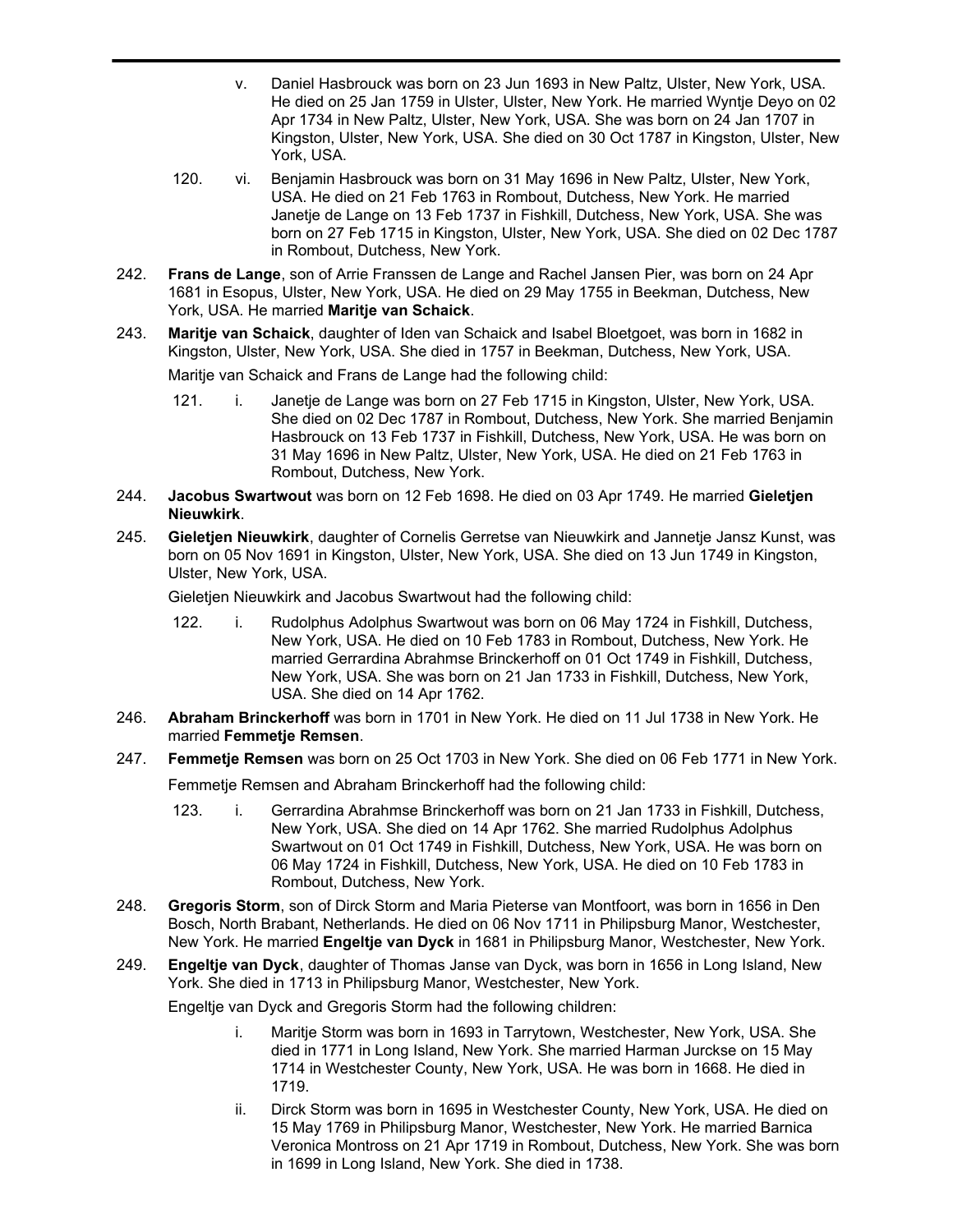- 124. iii. Thomas Storm was born in 1697 in North Tarrytown, Westchester, New York, USA (now Sleepy Hollow). He died on 28 Dec 1769 in North Tarrytown, Westchester, New York, USA (now Sleepy Hollow). He married Christina van Weert in 1714 in New York. She was born in 1694 in Philipsburg Manor, Westchester, New York. She died in Philipsburg Manor, Westchester, New York. He married Annatje Meijyer about 1738 in New York. She was born in 1698 in Harlem, New York. She died in Philipsburg Manor, Westchester, New York.
	- iv. Aeltje Storm was born on 20 Apr 1701 in Philipsburg Manor, Westchester, New York. She died in 1760 in North Tarrytown, Westchester, New York, USA (now Sleepy Hollow). She married Daniel Lamoreaux on 09 Jun 1744 in Philipsburg Manor, Westchester, New York. He was born on 29 Nov 1695 in Bristol, Somerset, England. He died in Oct 1754 in Philipsburg Manor, Westchester, New York. She married Frederick Banker on 01 Apr 1721 in Philipsburg Manor, Westchester, New York. He was born on 22 May 1698 in Tarrytown, Westchester, New York, USA. He died in Nov 1744 in Tarrytown, Westchester, New York, USA.
	- v. Jan Storm was born on 10 Mar 1704 in Philipsburg Manor, Westchester, New York. He died in 1784 in Philipsburg Manor, Westchester, New York. He married Rachel de Reviere on 11 Jun 1726 in Phillipsburgh, Westchester, New York. She was born on 01 Jun 1708 in Tarrytown, Westchester, New York, USA. She died on 16 Jun 1744 in Philipsburg Manor, Westchester, New York.
	- vi. Hendrick Storm was born in 1709 in Philipsburg Manor, Westchester, New York. He died on 01 Mar 1793 in Mount Pleasant, Westchester, New York, USA. He married Maritje van Wert on 23 Jun 1731 in Philipsburg Manor, Westchester, New York. She was born on 25 Mar 1712 in Cortlandt Manor, Westchester, New York. She died in 1778 in Philipsburg Manor, Westchester, New York.
	- vii. Elizabeth Storm was born in 1711 in Philipsburg Manor, Westchester, New York. She died in Philipsburg Manor, Westchester, New York. She married Hendrick Lent on 20 Jul 1734 in Tarrytown, Westchester, New York, USA. He was born on 25 May 1712 in Rycks Patent, Westchester, New York. He died on 23 Nov 1781 in Cortlandt Manor, Westchester, New York.

# 250. **Adolph Meijyer**.

Adolph Meijyer had the following child:

- 125. i. Annatje Meijyer was born in 1698 in Harlem, New York. She died in Philipsburg Manor, Westchester, New York. She married Thomas Storm about 1738 in New York. He was born in 1697 in North Tarrytown, Westchester, New York, USA (now Sleepy Hollow). He died on 28 Dec 1769 in North Tarrytown, Westchester, New York, USA (now Sleepy Hollow).
- **Simon Pieter Losee** was born in 1688 in Oyster Bay, Nassau, New York. He died on 13 May 1762 in Oyster Bay, Nassau, New York. He married **Margrietje Laurens Koeck**. 252.
- **Margrietje Laurens Koeck** was born on 15 Oct 1693 in Flatbush, Long Island, New York. She died on 05 Mar 1759 in Oyster Bay, Queens, New York. 253.

Margrietje Laurens Koeck and Simon Pieter Losee had the following child:

- 126. i. Lawrence Losee was born in 1716 in New York. He died in 1763 in Dutchess County, New York, USA. He married Anna Dorland. She was born on 23 Aug 1717 in New York. She died in Feb 1766 in Fishkill, Dutchess, New York, USA.
- **John Dorland** was born on 09 Feb 1686 in Hempstead, Queens, New York. He died on 31 Mar 1780 in Hudson River, New York. He married **Mary Bedell**. 254.
- **Mary Bedell** was born on 21 Jun 1699 in Hempstead, Long Island, New Yor. She died on 17 May 1749 in Hempstead, Long Island, New York. 255.

Mary Bedell and John Dorland had the following child:

127. i. Anna Dorland was born on 23 Aug 1717 in New York. She died in Feb 1766 in Fishkill, Dutchess, New York, USA. She married Lawrence Losee. He was born in 1716 in New York. He died in 1763 in Dutchess County, New York, USA.

# **Generation 9**

480. **Jean Hasbrouck** was born in 1616 in Calais, Pas De Calais, France. He married **Ester**.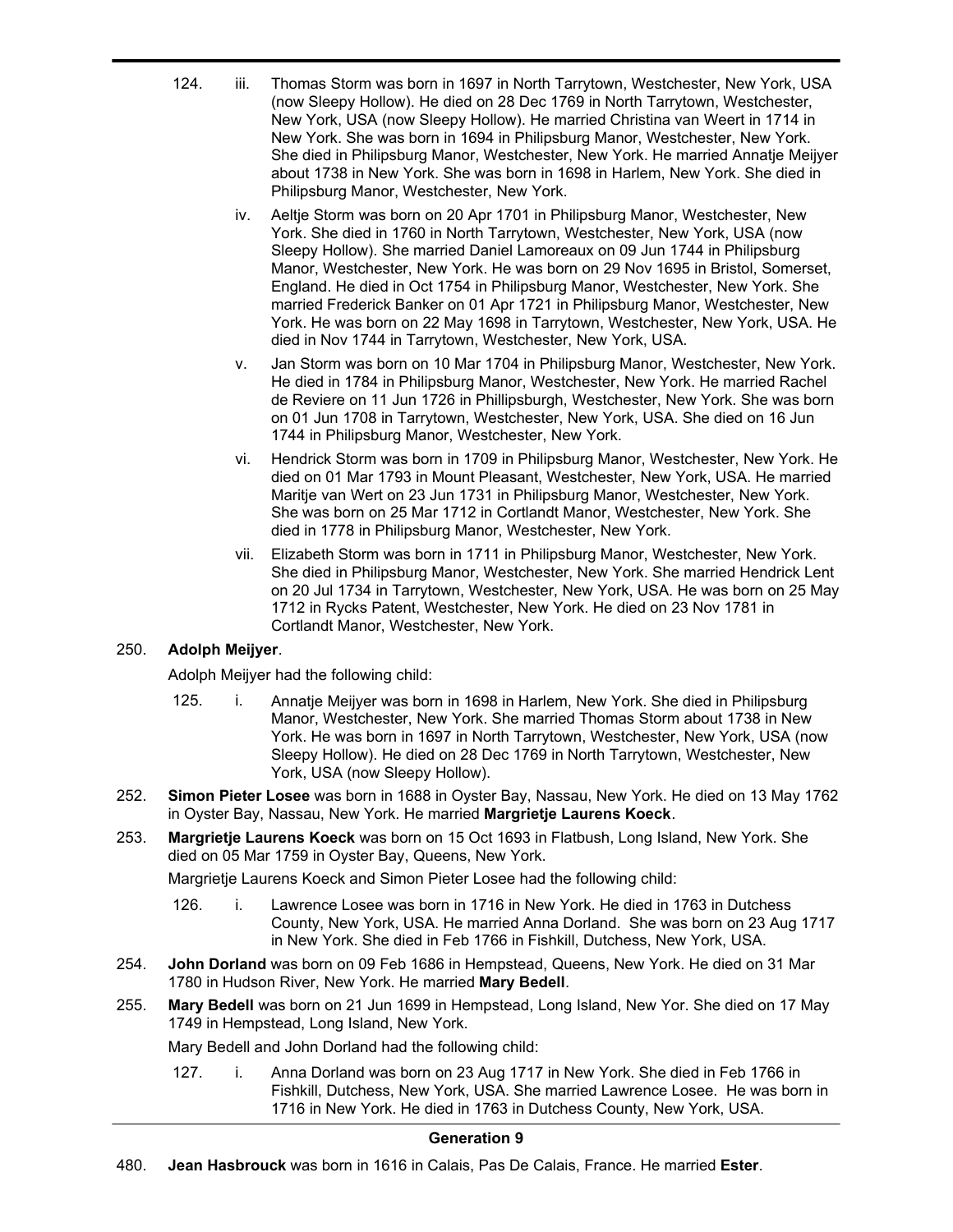## 481. **Ester**.

480.

Ester and Jean Hasbrouck had the following children:

- i. Jean Hasbrouck was born in 1641 in Calais, Pas De Calais, France. He died on 14 Aug 1714 in New Paltz, Ulster, New York. He married Anna Deyo. She was born in 1644 in Artois, France. She died on 05 May 1694 in New Paltz, Ulster, New York, USA. He married an unknown spouse on 17 Nov 1675 in Hurley, Ulster, New York.
- 240. ii. Abraham Hasbrouck was born in 1650 in Calais, Pas De Calais, France. He died on 17 Mar 1717 in New Paltz, Ulster, New York. He married Maria Deyo on 17 Nov 1675 in Hurley, Ulster, New York. She was born on 08 Jan 1663 in Mutterstadt, Rhineland-Palatinate, Germany. She died on 27 Apr 1741 in New Paltz, Ulster, New York, USA.
- **Christian Deyo** was born in 1620 in St Pol, Artois, France. He died in 1687 in New Paltz, Ulster, New York, USA. He married **Jeanne Verbeau** in 1642 in France. 482.
- **Jeanne Verbeau** was born about 1623 in Artois, France. She died in 1681 in Ulster, Ulster, New York. 483.

Jeanne Verbeau and Christian Deyo had the following children:

- i. Anna Deyo was born in 1644 in Artois, France. She died on 05 May 1694 in New Paltz, Ulster, New York, USA. She married Jean Hasbrouck. He was born in 1641 in Calais, Pas De Calais, France. He died on 14 Aug 1714 in New Paltz, Ulster, New York.
- ii. Pierre Deyo was born in 1648 in Calais, France. He died in 1700 in Ulster, Ulster, New York.
- iii. Margaret Deyo was born in 1662 in France. She died on 07 Oct 1731 in New Paltz, Ulster, New York, USA. She married Abraham DuBois on 06 Mar 1681 in Kingston, Ulster, New York, USA.
- 241. iv. Maria Deyo was born on 08 Jan 1663 in Mutterstadt, Rhineland-Palatinate, Germany. She died on 27 Apr 1741 in New Paltz, Ulster, New York, USA. She married Abraham Hasbrouck on 17 Nov 1675 in Hurley, Ulster, New York. He was born in 1650 in Calais, Pas De Calais, France. He died on 17 Mar 1717 in New Paltz, Ulster, New York.
- **Arrie Franssen de Lange**, son of Adrian de Lange and Anna Schoonbroeckx, was born in 1653 in Holland, Netherlands. He died on 17 Apr 1699 in Kingston, Ulster, New York, USA. He married **Rachel Jansen Pier** in 1678 in Kingston, Ulster, New York, USA. 484.
- **Rachel Jansen Pier** was born in 1659 in Holland, Netherlands. She died on 22 Apr 1705 in Kingston, Ulster, New York, USA. 485.

Rachel Jansen Pier and Arrie Franssen de Lange had the following children:

- i. Marytje de Lange was born in 1678 in Esopus, Ulster, New York, USA. She died in 1719 in Hunterstown, Columbia, New York.
- ii. Willemje de Lange was born in 1679 in Kingston, Ulster, New York, USA. She died in 1701 in Kingston, Ulster, New York, USA.
- iii. Willemtje de Lange was born in 1680 in Kingston, Ulster, New York, USA.
- 242. iv. Frans de Lange was born on 24 Apr 1681 in Esopus, Ulster, New York, USA. He died on 29 May 1755 in Beekman, Dutchess, New York, USA. He married Maritje van Schaick. She was born in 1682 in Kingston, Ulster, New York, USA. She died in 1757 in Beekman, Dutchess, New York, USA. He married an unknown spouse in 1704 in Kingston, Ulster, New York, USA.
	- v. Jannetje de Lange was born in 1683 in Kingston, Ulster, New York, USA.
	- vi. Jannetie de Lange was born on 01 Jan 1691 in Kingston, Ulster, New York, USA.
	- vii. Weyntje de Lange was born on 12 Nov 1693 in Kingston, Ulster, New York, USA. She died in Fishkill, Dutchess, New York, USA.
	- viii. Jonas de Lange was born in 1696 in Brabant, Ulster, New York. He died in Aug 1739 in Ulster Couinty, New York.
	- ix. Geesje de Lange was born in 1698 in Ulster, Ulster, New York.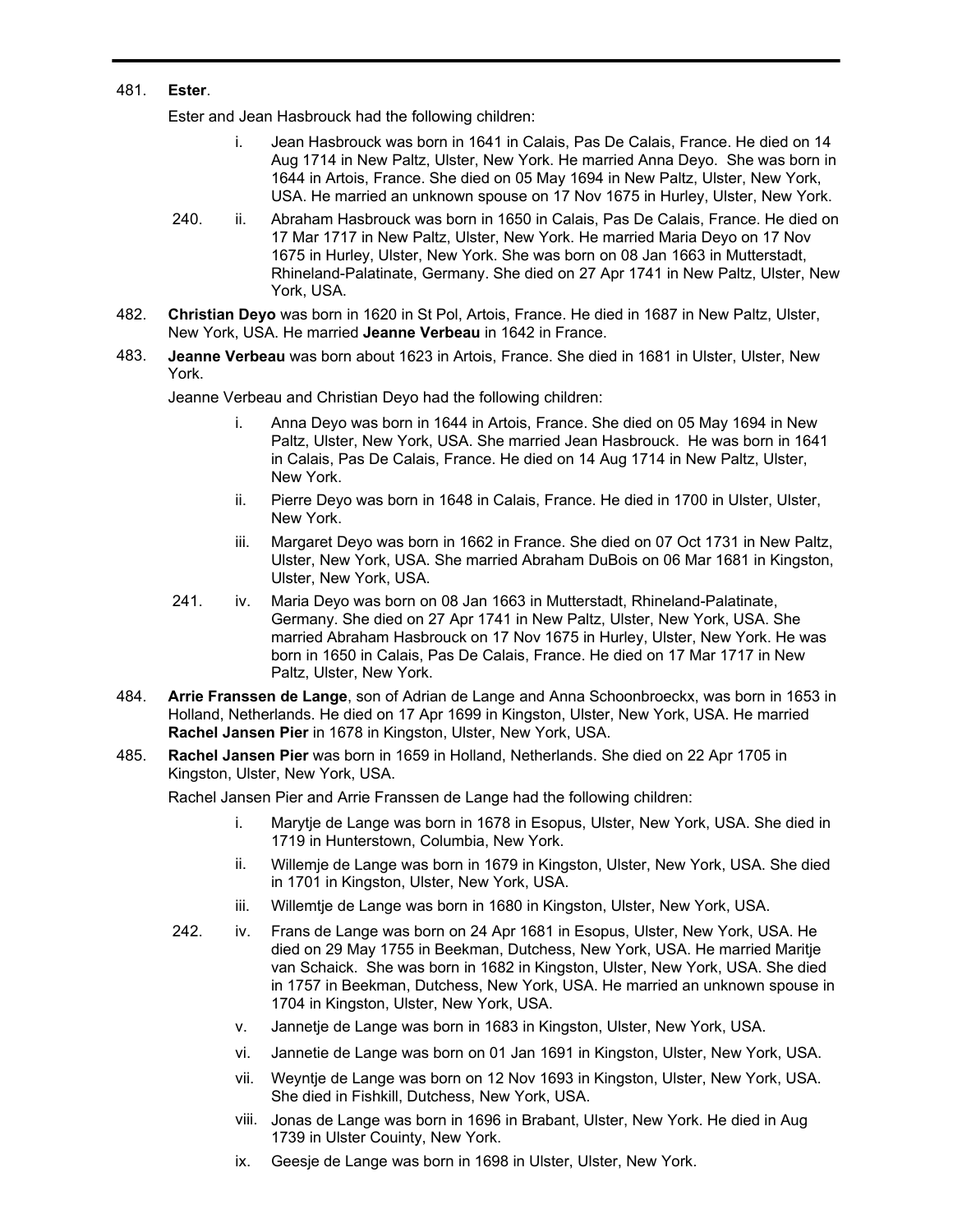- x. Rachel de Lange.
- **Iden van Schaick**, son of Arie Cornelissen van Schaick and Rebecca Idens, was born on 28 Oct 1665 in Brooklyn, Kings, New York, USA. He died in 1728 in Oyster Bay, Nassau, New York. He married **Isabel Bloetgoet** on 26 Aug 1685 in Flushing, Queens, New York. 486.
- **Isabel Bloetgoet**, daughter of Frans Janse Bloedtgoedt and Lysbeth Jans, was born on 06 Sep 1662 in New York. She died in 1716 in Oyster Bay, Long Island, New York. 487.

Isabel Bloetgoet and Iden van Schaick had the following child:

- 243. i. Maritje van Schaick was born in 1682 in Kingston, Ulster, New York, USA. She died in 1757 in Beekman, Dutchess, New York, USA. She married Frans de Lange. He was born on 24 Apr 1681 in Esopus, Ulster, New York, USA. He died on 29 May 1755 in Beekman, Dutchess, New York, USA.
- **Cornelis Gerretse van Nieuwkirk**, son of Gerret Cornelisse van Nieuwkirk and Chieltje Cornelis Slecht, was born in Jan 1662 in Long Island. He died on 07 Feb 1695 in Kingston, Ulster, New York, USA. He married **Jannetje Jansz Kunst** on 16 Sep 1683 in Kingston, Ulster, New York, USA. 490.
- **Jannetje Jansz Kunst**, daughter of Jan Barentsen Kunst and Jacomyntje Slecht, was born on 24 Feb 1665 in Kingston, Ulster, New York, USA. She died on 02 Aug 1729 in Hurley, Ulster, New York, USA. 491.

Jannetje Jansz Kunst and Cornelis Gerretse van Nieuwkirk had the following children:

- i. Gerrit Nieuwkirk was born on 28 Jul 1684 in Kingston, Ulster, New York, USA. He died on 22 Nov 1724 in Hurley, Ulster, New York, USA. He married Marguerite ten Eyck about 1710 in Ulster County, New York. She was born on 10 Feb 1688 in Kingston, Ulster, New York, USA. She died before 1749.
- ii. Jan Nieuwkirk was born on 29 Nov 1685 in Kingston, Ulster, New York, USA. She married Janneke van Brestede about 1708 in New York. He was born about 1685.
- iii. Adrian Nieuwkirk was born on 27 Feb 1687 in Kingston, Ulster, New York, USA. He died on 18 Aug 1741 in Kingston, Ulster, New York, USA. He married Aaltjen Bogaard on 27 Apr 1711 in Kingston, Ulster, New York, USA. She was born on 26 Feb 1688 in Kingston, Ulster, New York, USA. She died in 1744.
- iv. Barent Nieuwkirk was born on 13 Oct 1689 in Kingston, Ulster, New York, USA. He died in 1765 in Martinburg, Berkeley, Virginia. He married Rebecca van Buntschooten on 23 May 1713 in Kingston, Ulster, New York, USA. She was born on 28 Jan 1692 in Kingston, Ulster, New York, USA. She died in Feb 1765 in Martinsburg, Berkley, Virginia.
- 245. v. Gieletjen Nieuwkirk was born on 05 Nov 1691 in Kingston, Ulster, New York, USA. She died on 13 Jun 1749 in Kingston, Ulster, New York, USA. She married Jacobus Swartwout. He was born on 12 Feb 1698. He died on 03 Apr 1749. She married an unknown spouse in 1714 in New York.
	- vi. Jacomyntje Nieuwkirk was born on 08 Jun 1694 in Kingston, Ulster, New York, USA. She married Hendrick Kip on 28 Sep 1715 in Kingston, Ulster, New York, USA. He was born in Jul 1688 in Kipsburgh, Ulster, New York. He died in Dec 1754 in Fishkill, Dutchess, New York, USA.
	- vii. Cornelius Nieuwkirk was born on 30 Aug 1696 in Kingston, Ulster, New York, USA. He died on 17 Aug 1744 in Pittsgrove, Salem, New Jersey, USA. He married Rachel ten Eyck on 17 Mar 1721 in Kingston, Ulster, New York, USA. She was born on 05 Nov 1699 in Kingston, Ulster, New York, USA. She died on 13 Aug 1771 in Daretown, Salem, New Jersey, USA.
- **Dirck Storm**, son of Dirck Storm and Alida van Cortenbosch, was born in 1630 in Utrecht, Utrecht, Netherlands. He died in 1716 in North Tarrytown, Westchester, New York (now Sleepy Hollow). He married **Maria Pieterse van Montfoort** on 07 Aug 1655 in Netherlands. 496.
- **Maria Pieterse van Montfoort**, daughter of Pieter Monfoort and Sarah de Plancken, was born in 1638 in New York. She died in May 1716 in New York. 497.

Maria Pieterse van Montfoort and Dirck Storm had the following children:

248. i. Gregoris Storm was born in 1656 in Den Bosch, North Brabant, Netherlands. He died on 06 Nov 1711 in Philipsburg Manor, Westchester, New York. He married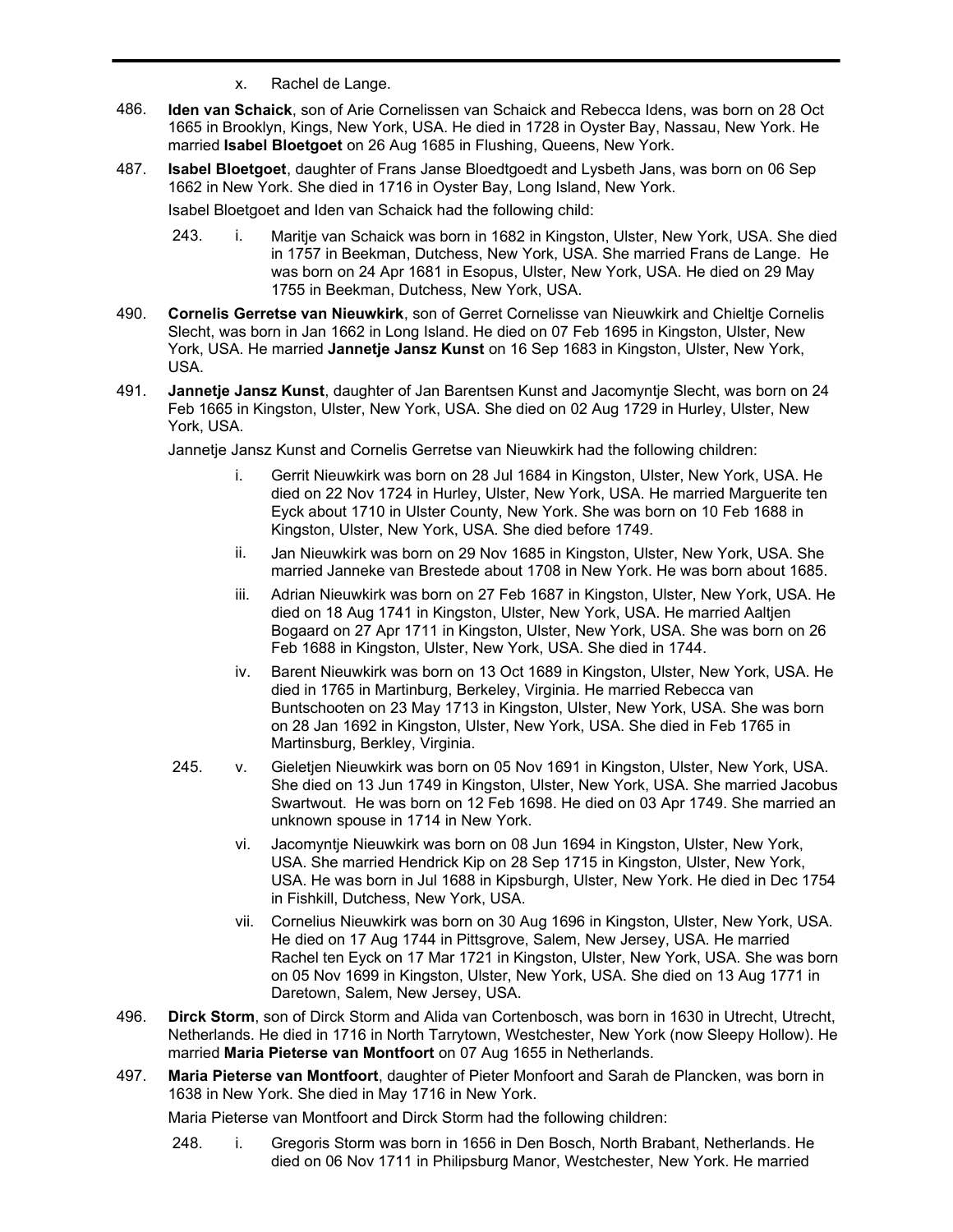died on 06 Nov 1711 in Philipsburg Manor, Westchester, New York. He married Engeltje van Dyck in 1681 in Philipsburg Manor, Westchester, New York. She was born in 1656 in Long Island, New York. She died in 1713 in Philipsburg Manor, Westchester, New York.

- ii. Pieter Storm was born in 1658 in Den Bosch, North Brabant, Netherlands. He died in 1717 in Fishkill, Dutchess, New York, USA. He married Margrietje van Tassel in 1696. She was born in 1672 in Cortlandt Manor, Westchester, New York. She died in 1750 in Mount Pleasant, Westchester, New York, USA.
- iii. David Storm was born on 15 May 1661 in Ossch, North Brabant, Netherlands (near Den Bosch). He died on 11 Nov 1711 in North Tarrytown, Westchester, New York, USA (now Sleepy Hollow). He married Ester See in 1694 in Philipsburg Manor, Westchester, New York. She was born on 23 Apr 1673 in Mannheim, Palatinate, Germany. She died on 06 Oct 1741 in Philipsburg Manor, Westchester, New York.
- iv. Maria Storm was born in Nov 1662 (aboard the ship, De Vos (The Fox)/at sea). She died on 08 Feb 1739 in Newtown, Queens, New York (now Elmhurst). She married Caspar Springsteen on 01 Aug 1683 in North Tarrytown, Westchester, New York (now Sleepy Hollow). He was born in 1664 in Brooklyn, Kings, New York. He died on 21 May 1729 in Brooklyn, Kings, New York.
- v. Anna Storm was born in 1666 in Brooklyn, Kings, New York, USA. She died on 20 May 1713 in Philipsburg Manor, Westchester, New York. She married Cornelis Jansen about 1687 in New York.
- vi. Hendrick Storm was born in 1670 in Brooklyn, Kings, New York, USA (formerly Brueckelen). He died in 1709 in Philipsburg Manor, Westchester, New York. He married Niesjen de Groot in 1697 in North Tarrytown, Westchester, New York, USA (now Sleepy Hollow). She was born in 1670 in Philipsburg Manor, Westchester, New York. She died in 1735 in Yonkers, Westchester, New York, USA.
- vii. Petronella Storm was born in 1673 in Brooklyn, Kings, New York, USA. She married Peter See.
- viii. Aeltje Storm was born in 1678 in Brooklyn, Kings, New York, USA. She died in 1678 in Brooklyn, Kings, New York, USA.
- ix. Aeltje Storm was born on 31 Oct 1680 in Brooklyn, Kings, New York, USA. She died on 20 May 1713 in Philipsburg Manor, Westchester, New York (Philipse Manor). She married Jacob van Tassel in 1697 in North Tarreytown, Westchester, New York (now Sleepy Hollow). He was born on 23 Jul 1676 in New York. He died on 20 May 1722 in New York.
- **Thomas Janse van Dyck** was born in 1646 in Long Island, New York. He died in 1695 in New Utrecht, Kings, New York. 498.

Thomas Janse van Dyck had the following child:

249. i. Engeltje van Dyck was born in 1656 in Long Island, New York. She died in 1713 in Philipsburg Manor, Westchester, New York. She married Gregoris Storm in 1681 in Philipsburg Manor, Westchester, New York. He was born in 1656 in Den Bosch, North Brabant, Netherlands. He died on 06 Nov 1711 in Philipsburg Manor, Westchester, New York.

## **Generation 10**

- **Adrian de Lange** was born about 1607 in Holland, Netherlands. He died on 07 Sep 1693 in Zandhoven, Antwerpen, Belgium. He married **Anna Schoonbroeckx**. 968.
- **Anna Schoonbroeckx** was born in 1625 in Amsterdam, Amsterdam, Noord-Holland, Netherlands. She died on 08 Jul 1693 in Zandhoven, Antwerpen, Belgium. 969.

Anna Schoonbroeckx and Adrian de Lange had the following child:

- 484. i. Arrie Franssen de Lange was born in 1653 in Holland, Netherlands. He died on 17 Apr 1699 in Kingston, Ulster, New York, USA. He married Rachel Jansen Pier in 1678 in Kingston, Ulster, New York, USA. She was born in 1659 in Holland, Netherlands. She died on 22 Apr 1705 in Kingston, Ulster, New York, USA.
- **Arie Cornelissen van Schaick**, son of Cornelis Aertszen van Schaick and Beltje Hendriksen, was born on 09 Jul 1642 in New Amsterdam, New Netherlands. He died on 11 Jan 1700 in New York, New York, Province of New York. He married **Rebecca Idens** on 27 Feb 1662 in New York. 972.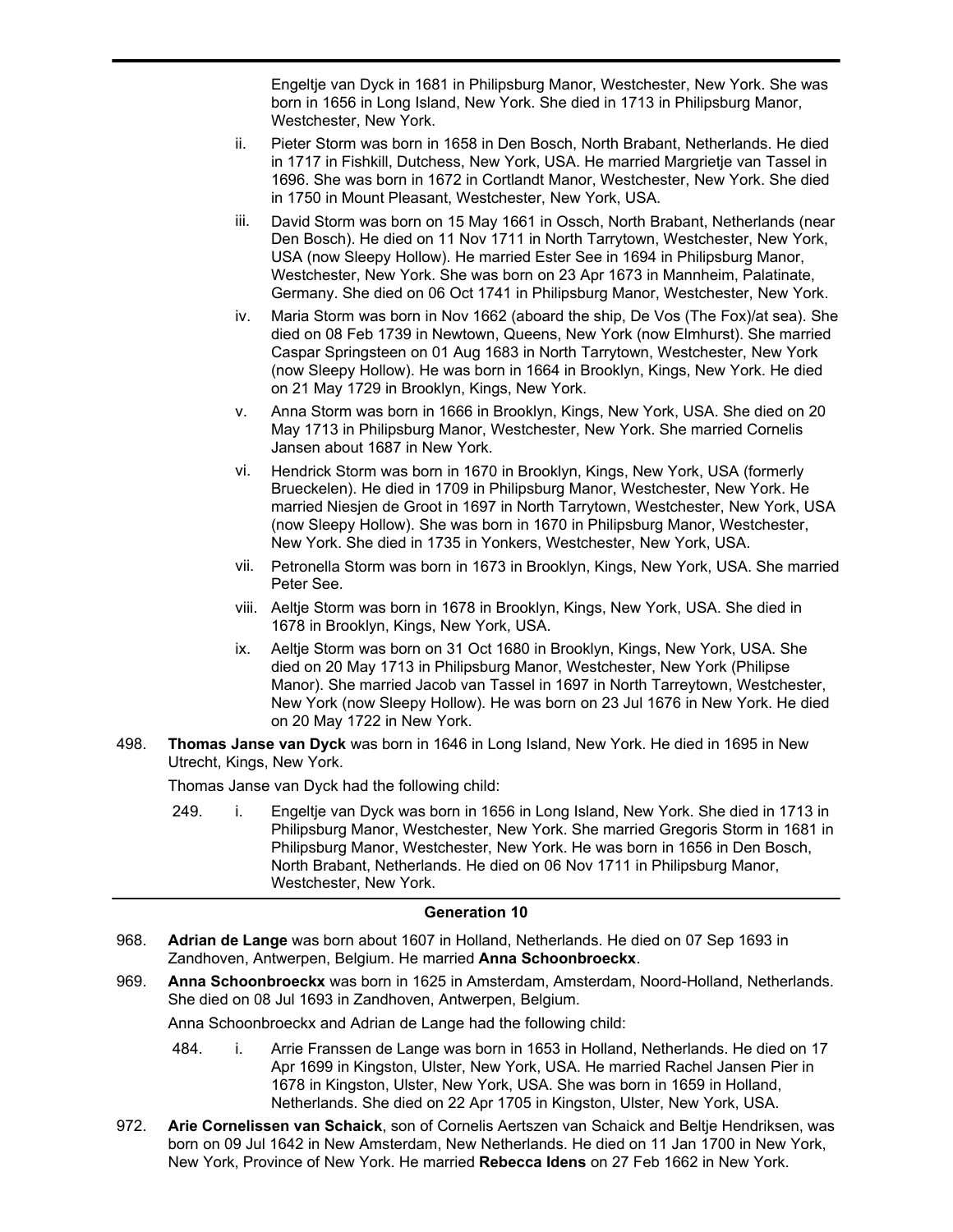**Rebecca Idens**, daughter of Theunis Idens and Teuntje Teunis, was born on 09 Jul 1642 in Brooklyn, Kings, New York, USA. She died in 1699 in Brooklyn, Kings, New York, USA. 973.

Rebecca Idens and Arie Cornelissen van Schaick had the following child:

- 486. i. Iden van Schaick was born on 28 Oct 1665 in Brooklyn, Kings, New York, USA. He died in 1728 in Oyster Bay, Nassau, New York. He married Isabel Bloetgoet on 26 Aug 1685 in Flushing, Queens, New York. She was born on 06 Sep 1662 in New York. She died in 1716 in Oyster Bay, Long Island, New York.
- **Frans Janse Bloedtgoedt** was born in 1635 in Gouda, Zuid Holland, Netherlands. He died on 29 Dec 1676 in Flushing, Queens, New York. He married **Lysbeth Jans**. 974.
- **Lysbeth Jans** was born in 1633 in Gouda, Zuid Holland, Netherlands. She died in 1730 in Flushing, Queens, New York. 975.

Lysbeth Jans and Frans Janse Bloedtgoedt had the following child:

- 487. i. Isabel Bloetgoet was born on 06 Sep 1662 in New York. She died in 1716 in Oyster Bay, Long Island, New York. She married Iden van Schaick on 26 Aug 1685 in Flushing, Queens, New York. He was born on 28 Oct 1665 in Brooklyn, Kings, New York, USA. He died in 1728 in Oyster Bay, Nassau, New York.
- **Gerret Cornelisse van Nieuwkirk**, son of Cornelisse van Nieuwkirk and Bijtie Gerrits, was born on 24 Jul 1631 in Slichtenhorst, Nijkerk, Gelderland, Netherlands. He died in Feb 1696 in Hurley, Ulster, New York, USA. He married **Chieltje Cornelis Slecht** in 1661 in Long Island. 980.
- **Chieltje Cornelis Slecht**, daughter of Jacomyntje Slecht and Tryntje Tysse Bosch, was born in 1636 in Slichtenhorst, Nijkerk, Gelderland, Netherlands. She died on 30 Jun 1702 in Hurley, Ulster, New York, USA. 981.

Chieltje Cornelis Slecht and Gerret Cornelisse van Nieuwkirk had the following children:

- 490. i. Cornelis Gerretse van Nieuwkirk was born in Jan 1662 in Long Island. He died on 07 Feb 1695 in Kingston, Ulster, New York, USA. He married Jannetje Jansz Kunst on 16 Sep 1683 in Kingston, Ulster, New York, USA. She was born on 24 Feb 1665 in Kingston, Ulster, New York, USA. She died on 02 Aug 1729 in Hurley, Ulster, New York, USA.
	- ii. Arie Gerretse van Nieuwkirk was born in 1664 in Flatbush, Long Island, New York. He died on 17 Oct 1686 in Saugerties, Ulster, New York, USA. He married Lysbeth Lambertse Brink in 1679. She was born on 14 Feb 1666.
	- iii. Jan Gerretse van Nieuwkirk was born in 1666 in New York. He married Titjen Deckers on 23 Jul 1687 in Kingston, Ulster, New York, USA.
	- iv. Neeltje Gerretse van Nieuwkirk was born about 1667. She died about 1706 in Hurley, Ulster, New York, USA. She married Johannes Schepmoes on 18 Feb 1697 in Kingston, Ulster, New York, USA. He was born on 07 Apr 1672 in Kingston, Ulster, New York, USA. He died in 1733. She married Peter Crispell about 1688 in Kingston, Ulster, New York, USA. He was born on 21 Dec 1664 in Kingston, Ulster, New York, USA. He died about 1695 in Hurley, Ulster, New York, USA.
	- v. Gerretje Gerretse van Nieuwkirk was born on 12 Mar 1669 in Kingston, Ulster, New York. She died about 1739 in Hurley, Ulster, New York. She married Barent Kunst on 25 Mar 1689 in Kingston, Ulster, New York, USA. He was born about 30 Jan 1667 in Kingston, Ulster, New York, USA. He died about 1690 in Kingston, Ulster, New York, USA. She married Jacob Du Bois in 1692 in Ulster County, New York. He was born on 09 Oct 1661 in Hurley, Ulster, New York, USA. He died in Jun 1745 in Hurley, Ulster, New York, USA.
- **Jan Barentsen Kunst** was born in 1640 in Alkmaar, North Holland. He died on 27 Oct 1668 in Kingston, Ulster, New York, USA. He married **Jacomyntje Slecht**. 982.
- **Jacomyntje Slecht** was born in 1642 in Woerden, South Holland. She died in 1695 in New Paltz, Ulster, New York, USA. 983.

Jacomyntje Slecht and Jan Barentsen Kunst had the following child:

491. i. Jannetje Jansz Kunst was born on 24 Feb 1665 in Kingston, Ulster, New York, USA. She died on 02 Aug 1729 in Hurley, Ulster, New York, USA. She married Cornelis Gerretse van Nieuwkirk on 16 Sep 1683 in Kingston, Ulster, New York, USA. He was born in Jan 1662 in Long Island. He died on 07 Feb 1695 in Kingston,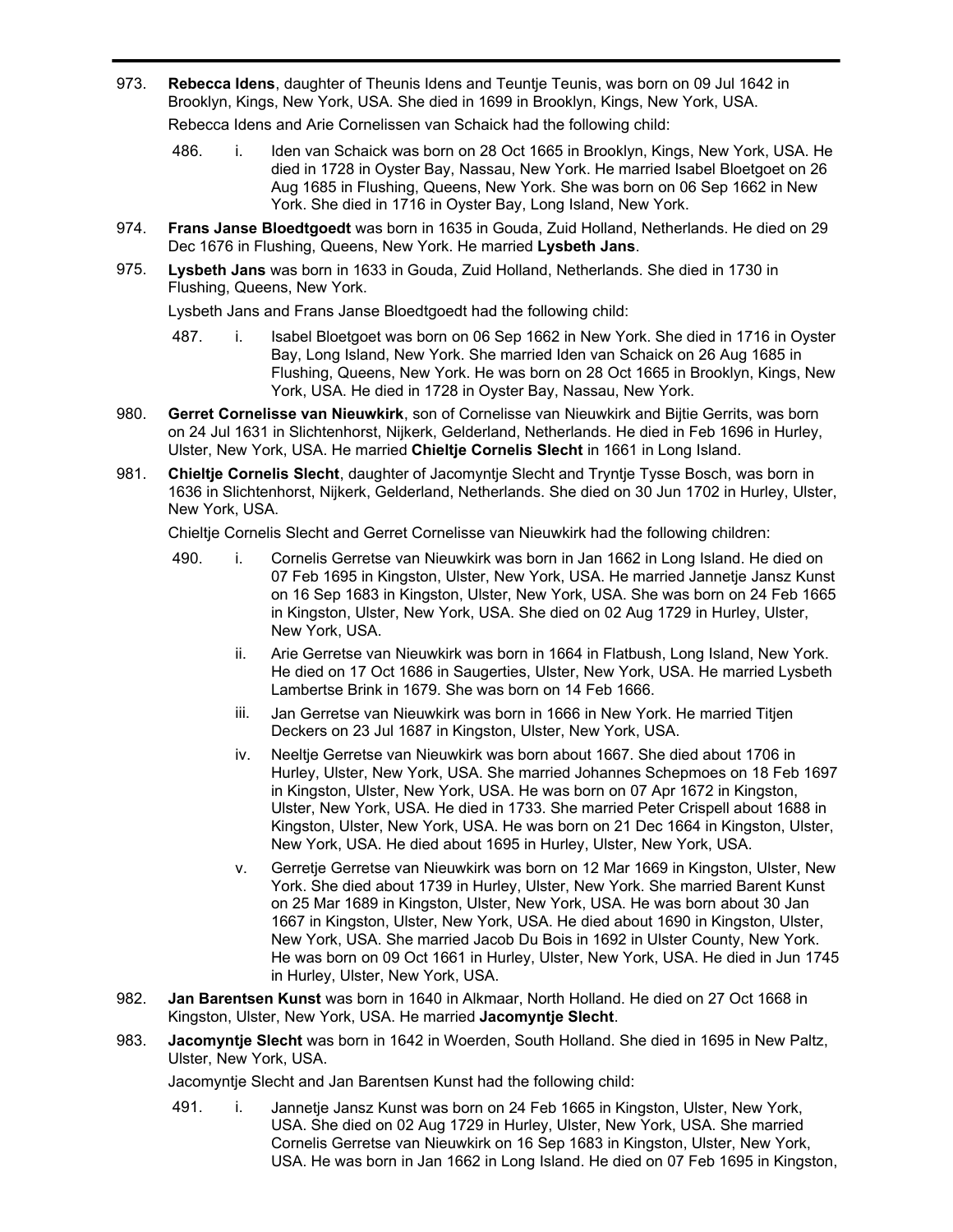USA. He was born in Jan 1662 in Long Island. He died on 07 Feb 1695 in Kingston, Ulster, New York, USA.

- **Dirck Storm**, son of Ewald Storm and Eva van Swaenswyck, was born in 1599 in Delft, South Holland, Netherlands. He died on 06 Apr 1663 in Leiden, South Holland, Netherlands. He married **Alida van Cortenbosch** on 07 Aug 1625 in Leiden, South Holland, Netherlands. 992.
- **Alida van Cortenbosch** was born in 1604 in Leiden, South Holland, Netherlands. She died on 06 Apr 1663 in Leiden, South Holland, Netherlands. 993.

Alida van Cortenbosch and Dirck Storm had the following child:

- 496. i. Dirck Storm was born in 1630 in Utrecht, Utrecht, Netherlands. He died in 1716 in North Tarrytown, Westchester, New York (now Sleepy Hollow). He married Maria Pieterse van Montfoort on 07 Aug 1655 in Netherlands. She was born in 1638 in New York. She died in May 1716 in New York.
- **Pieter Monfoort** was born in 1616 in Sint Anthonis, North Brabant, Netherlands. He died on 04 Jan 1661 in Long Island, New York. He married **Sarah de Plancken**. 994.
- **Sarah de Plancken**, daughter of Jacques de le Plancque and Sara Fauconnier, was born in 1615 in Sint Anthonis, North Brabant, Netherlands. She died in Jul 1684 in Long Island, New York. 995.

Sarah de Plancken and Pieter Monfoort had the following child:

497. i. Maria Pieterse van Montfoort was born in 1638 in New York. She died in May 1716 in New York. She married Dirck Storm on 07 Aug 1655 in Netherlands. He was born in 1630 in Utrecht, Utrecht, Netherlands. He died in 1716 in North Tarrytown, Westchester, New York (now Sleepy Hollow).

#### **Generation 11**

- **Cornelis Aertszen van Schaick** was born in 1610 in Westbroek, Maartensdijk, Utrecht, 1944. Netherlands. He died on 16 Sep 1669 in New York, New York Colony. He married **Beltje Hendriksen**.
- 1945. **Beltje Hendriksen** was born about 1610 in Ermelo, Gelderland, Nederland.

Beltje Hendriksen and Cornelis Aertszen van Schaick had the following child:

- 972. i. Arie Cornelissen van Schaick was born on 09 Jul 1642 in New Amsterdam, New Netherlands. He died on 11 Jan 1700 in New York, New York, Province of New York. He married Rebecca Idens on 27 Feb 1662 in New York. She was born on 09 Jul 1642 in Brooklyn, Kings, New York, USA. She died in 1699 in Brooklyn, Kings, New York, USA.
- **Theunis Idens** was born about 1617 in Heisen, Geldl, Netherlands. He died in 1665 in 1946. Netherlands. He married **Teuntje Teunis**.
- **Teuntje Teunis** was born in 1620 in Ouddorp, Goedereede, Zuid-Holland, Netherlands. She died 1947. on 04 Apr 1697 in New York.

Teuntje Teunis and Theunis Idens had the following child:

- 973. i. Rebecca Idens was born on 09 Jul 1642 in Brooklyn, Kings, New York, USA. She died in 1699 in Brooklyn, Kings, New York, USA. She married Arie Cornelissen van Schaick on 27 Feb 1662 in New York. He was born on 09 Jul 1642 in New Amsterdam, New Netherlands. He died on 11 Jan 1700 in New York, New York, Province of New York.
- 1960. **Cornelisse van Nieuwkirk** was born about 1600 in Netherlands. He married **Bijtie Gerrits**.
- **Bijtie Gerrits** was born in 1604 in Slichtenhorst, Gelderland, Netherlands. She died in 1647 in 1961. Slichtenhorst, Gelderland, Netherlands.

Bijtie Gerrits and Cornelisse van Nieuwkirk had the following children:

- 980. i. Gerret Cornelisse van Nieuwkirk was born on 24 Jul 1631 in Slichtenhorst, Nijkerk, Gelderland, Netherlands. He died in Feb 1696 in Hurley, Ulster, New York, USA. He married Chieltje Cornelis Slecht in 1661 in Long Island. She was born in 1636 in Slichtenhorst, Nijkerk, Gelderland, Netherlands. She died on 30 Jun 1702 in Hurley, Ulster, New York, USA.
	- ii. Mattheus Cornelisse van Nieuwkirk was born on 04 Dec 1642 in Slichtenhorst, Nijkerk, Gelderland, Netherlands. He died on 12 May 1705 in Bergen, New Jersey, USA. He married Anna Lubi on 14 Dec 1670. He married Catryna Paulus on 15 Aug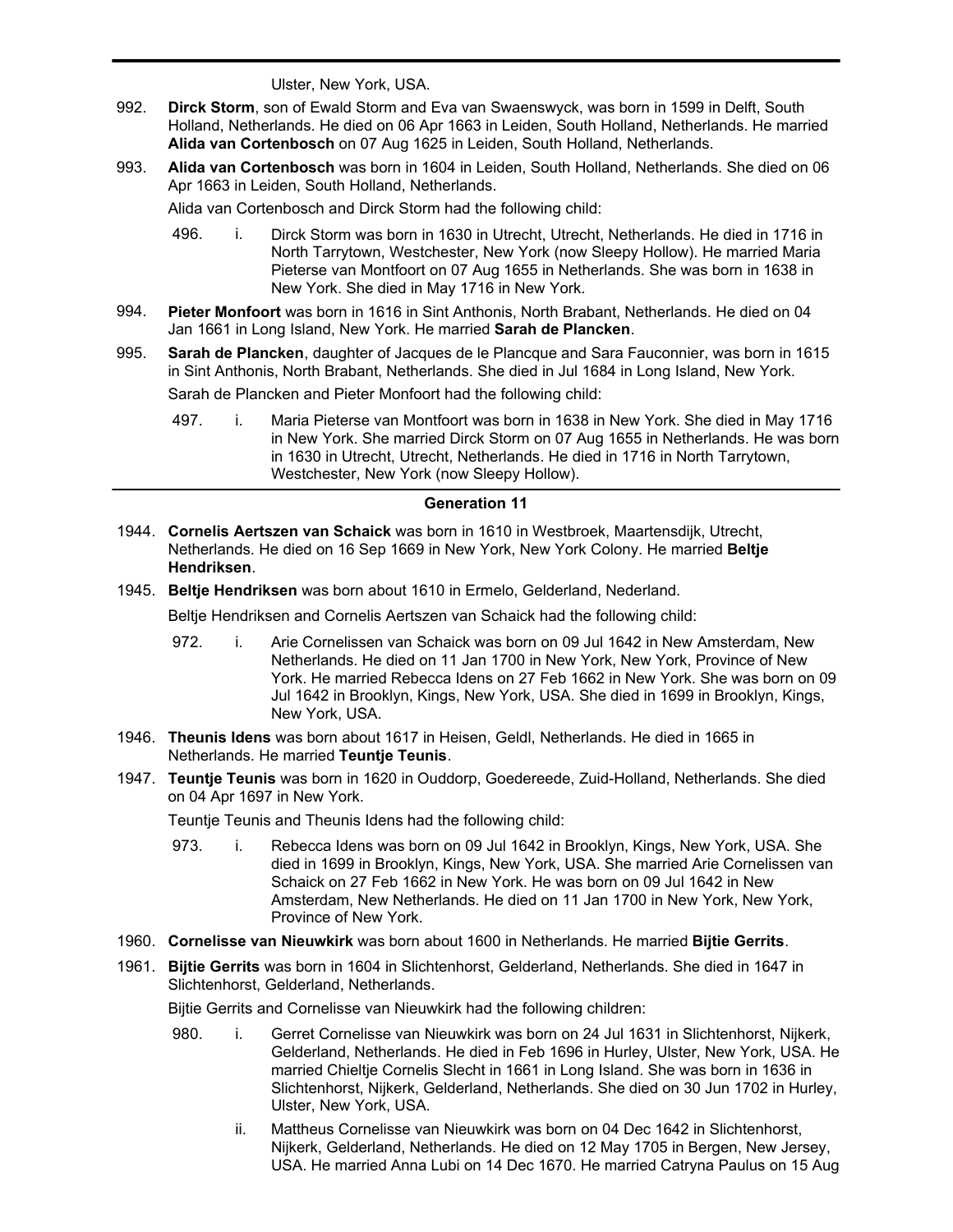USA. He married Anna Lubi on 14 Dec 1670. He married Catryna Paulus on 15 Aug 1686 in Bergen, New Jersey, USA. She died on 07 May 1764 in Bergen, New Jersey, USA.

- 1962. **Jacomyntje Slecht**. He married **Tryntje Tysse Bosch**.
- 1963. **Tryntje Tysse Bosch**.

Tryntje Tysse Bosch and Jacomyntje Slecht had the following child:

- 981. i. Chieltje Cornelis Slecht was born in 1636 in Slichtenhorst, Nijkerk, Gelderland, Netherlands. She died on 30 Jun 1702 in Hurley, Ulster, New York, USA. She married Gerret Cornelisse van Nieuwkirk in 1661 in Long Island. He was born on 24 Jul 1631 in Slichtenhorst, Nijkerk, Gelderland, Netherlands. He died in Feb 1696 in Hurley, Ulster, New York, USA.
- **Ewald Storm**, son of Dirck Storm and Deliana van der Dussen, was born in 1569 in Delft, Holland. 1984. He married **Eva van Swaenswyck**.

#### 1985. **Eva van Swaenswyck**.

Eva van Swaenswyck and Ewald Storm had the following child:

- 992. i. Dirck Storm was born in 1599 in Delft, South Holland, Netherlands. He died on 06 Apr 1663 in Leiden, South Holland, Netherlands. He married Alida van Cortenbosch on 07 Aug 1625 in Leiden, South Holland, Netherlands. She was born in 1604 in Leiden, South Holland, Netherlands. She died on 06 Apr 1663 in Leiden, South Holland, Netherlands.
- **Jacques de le Plancque** was born in 1576 in Sint Anthonis, North Brabant, Netherlands. He died 1990. in 1617 in Sint Anthonis, North Brabant, Netherlands. He married **Sara Fauconnier**.
- **Sara Fauconnier** was born in 1579 in Sint Anthonis, North Brabant, Netherlands. She died in 1636 1991. in Nederland, Ijsselham, Overijssel, Netherlands.

Sara Fauconnier and Jacques de le Plancque had the following child:

995. i. Sarah de Plancken was born in 1615 in Sint Anthonis, North Brabant, Netherlands. She died in Jul 1684 in Long Island, New York. She married Pieter Monfoort. He was born in 1616 in Sint Anthonis, North Brabant, Netherlands. He died on 04 Jan 1661 in Long Island, New York.

## **Generation 12**

**Dirck Storm**, son of Hendrick Storm and Cornelia van der Hoogh, was born in 1536 in Delft, 3968. Holland. He died in Feb 1578. He married **Deliana van der Dussen**.

#### 3969. **Deliana van der Dussen**.

Deliana van der Dussen and Dirck Storm had the following child:

1984. i. Ewald Storm was born in 1569 in Delft, Holland. He married Eva van Swaenswyck.

#### **Generation 13**

**Hendrick Storm**, son of Hugo Storm and Maria van Vosmaer, was born in 1503 in Delft, Holland. 7936. He married **Cornelia van der Hoogh**.

#### 7937. **Cornelia van der Hoogh**.

Cornelia van der Hoogh and Hendrick Storm had the following child:

3968. i. Dirck Storm was born in 1536 in Delft, Holland. He died in Feb 1578. He married Deliana van der Dussen.

## **Generation 14**

15872. Hugo Storm, son of Derick Storm and unknown van der Dussen, was born in 1475 in Delft, Holland. He married **Maria van Vosmaer**.

## 15873. **Maria van Vosmaer**.

Maria van Vosmaer and Hugo Storm had the following child:

7936. i. Hendrick Storm was born in 1503 in Delft, Holland. He married Cornelia van der Hoogh.